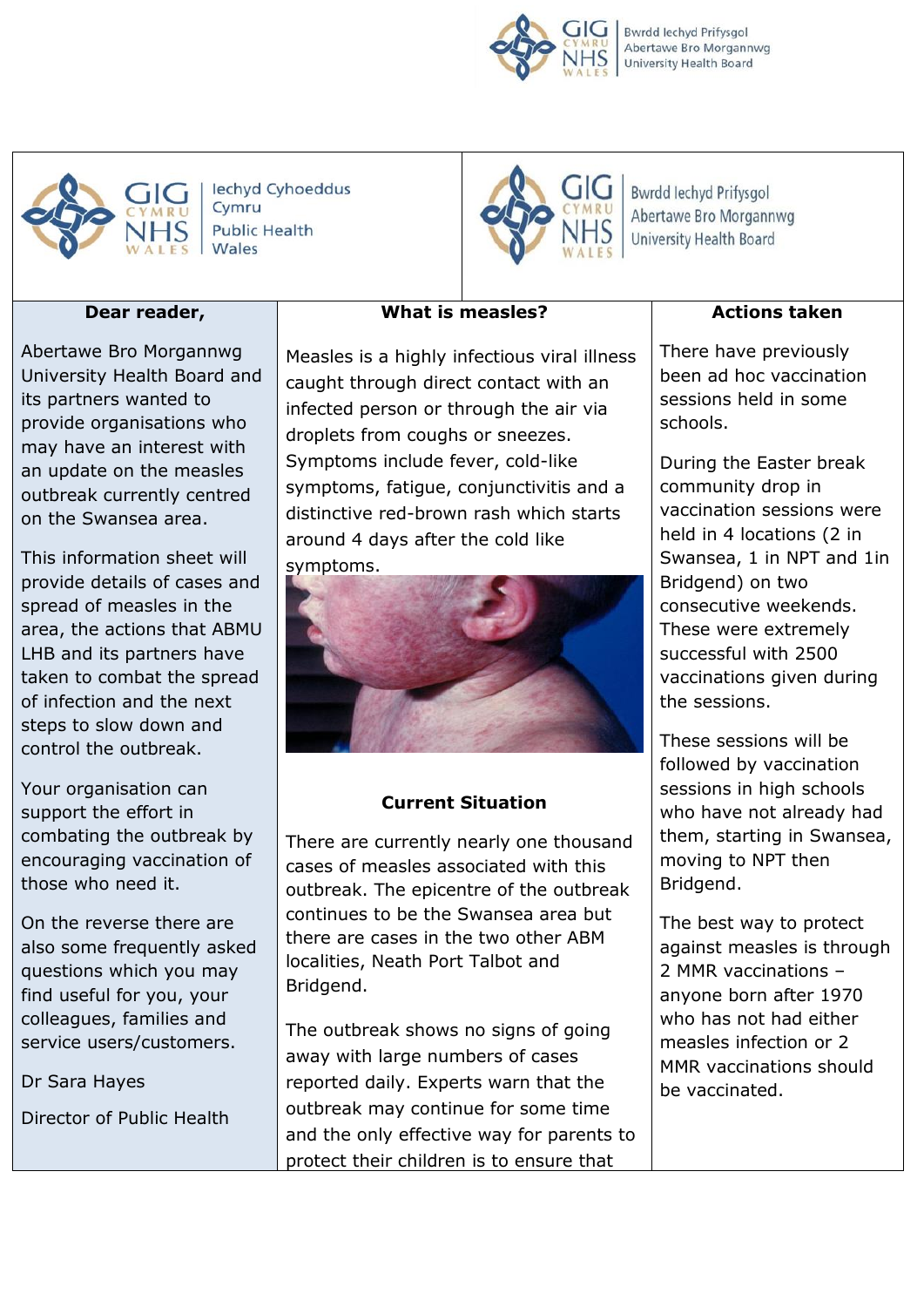|  | $\overline{a}$<br>⊔ ev<br>$\mathbf{v}$<br>.<br>.<br> |  |
|--|------------------------------------------------------|--|
|--|------------------------------------------------------|--|

# **Frequently Asked Questions - MMR and Measles**

#### *1. What are the symptoms of measles?*

Symptoms include fever, cold-like symptoms, fatigue, conjunctivitis and a distinctive red-brown rash.

*2. What if someone associated with my organisation think they have measles?* They need to contact their GP to get a diagnosis but it is advised that they telephone them before attending so that arrangements can be made in advance for minimising contact with other patients.

## *3. Will everyone get measles?*

Measles is only spread to those who are susceptible to it so if people have had measles disease or 2 MMR vaccinations they are not at risk of catching it. If someone has not or cannot remember and were born after 1970 then they should check with their GP, but if in doubt they should get vaccinated either at the GP, at a community drop in centre or at a school vaccination session.

## *4. Why 1970?*

That's the date before which we know that measles was circulating widely and the vast majority of people born before this time would have been exposed to and had the disease.

#### *5. Who is most at risk in this outbreak?*

The largest number of cases are in children under 3 years who are too young to have previously had 2MMR's and children between the ages of 10 to 18 years whose parents opted out of getting them vaccinated. Any child who is not up to date with their vaccinations should have an MMR vaccination as soon as possible.

*6. Can adults be vaccinated with MMR?* Yes, the MMR vaccine can be given to individuals of any age over 6 months.

## *7. How many MMR vaccinations should a child/adult have?*

In order to ensure maximum protection against measles they should have 2 MMR injections. Both these injections are identical but one dose will only provide 90% protection. If both vaccinations have been received there is 99% protection.

*8. What if someone can't remember whether they have been vaccinated and end up having 3 or 4 doses of the MMR vaccine?*

It will do them no harm. Only two are needed to provide 99% protection but if in doubt of previous vaccinations, they should have the two doses. .

- *9. What is the treatment for measles?* There is no specific treatment for measles. Treatments are aimed at relieving the symptoms. Antibiotics are not effective as measles is caused by a virus.
- *10.If someone associated with my organisation contracts measles how long should they stay off work?*

Children/adults should stay off school/work for 4 days after the rash first appeared.

*11.What can my organisation do to help?*

Encourage your own staff to check their vaccination status – those born after 1970 who have not had either measles or 2 MMR vaccinations should get vaccinated. Encourage those customers/service users that your organisation comes into contact with to ensure they and their children are vaccinated. Measles is a very serious illness which can be fatal. The most effective way to protect people is through 2 MMR vaccinations.